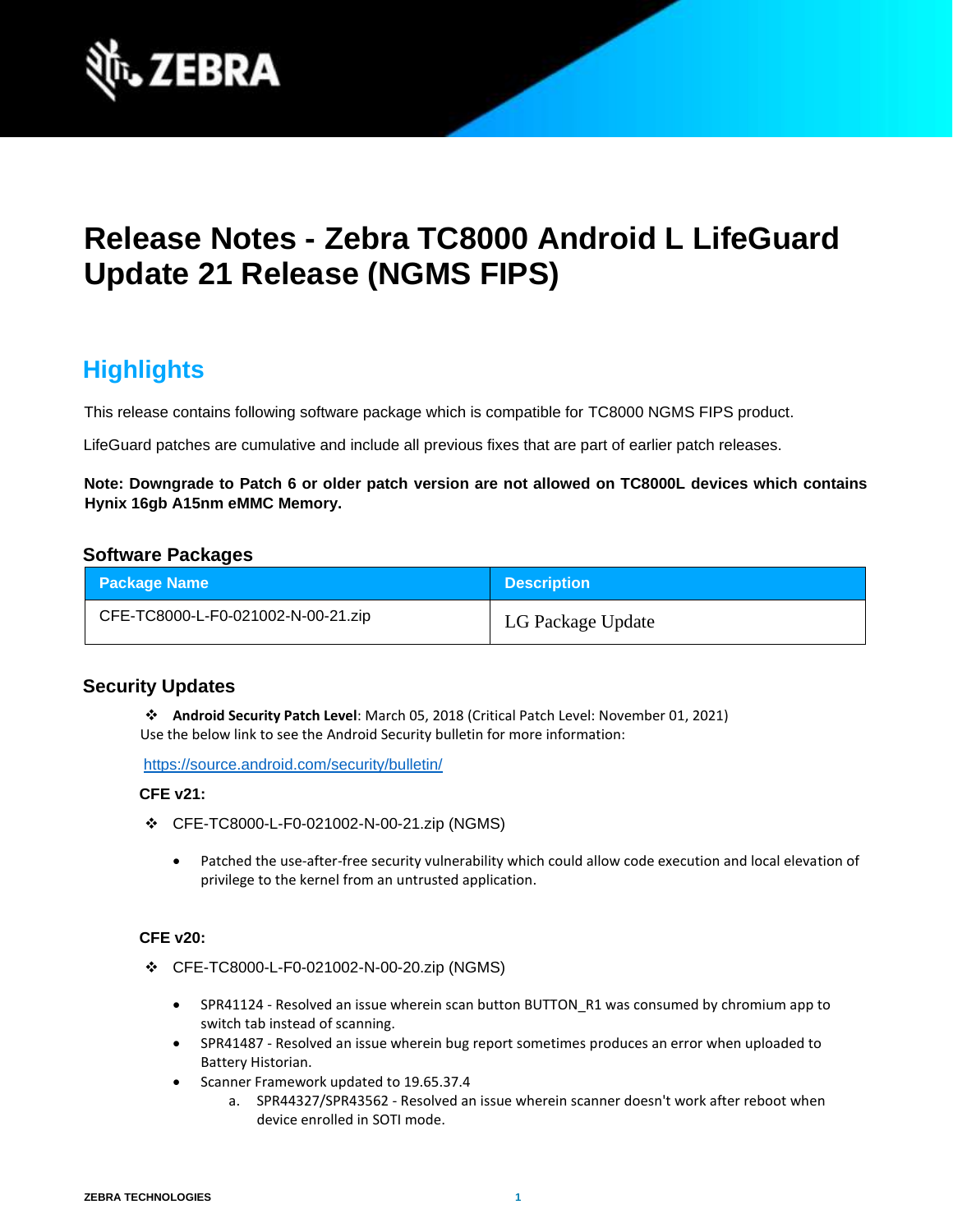

b. SPR41676 - Resolved an issue wherein devices are unable to scan dot matrix barcodes.

## **CFE v19:**

- ❖ CFE-TC8000-L-F0-021002-N-00-19.zip (NGMS)
	- SPR42956 Resolved an issue wherein device cannot handle AP scan results when coming back from out of WiFi range.
	- Updated following Components: o Android System WebView: 90.0.4430.66

#### **CFE v18:**

❖ CFE-TC8000-L-XX-021002-N-00-18.zip (NGMS)

### **CFE v17**:

- ❖ CFE-TC8000-L-XX-021002-N-00-17.zip (NGMS)
	- Updated following components:
		- o Android System WebView: 83.0.4103.83

### **CFE v16**:

- ❖ CFE-TC8000-L-F0-021002-N-00-16.zip (NGMS FIPS)
	- SPR38628 Fixed Scanner mis-reads issue if scanning via DataWedge code 128 bar code
	- SPR39819 Resolved an issue wherein an additional "Enter key" was being added in the barcode data when DataWedge ADF rule for Line feed Action Key Char was set to "Send Char" 10
	- Updated following components: Scanner Framework Version : 19.62.37.1

### **CFE v14**:

- ❖ CFE-TC8000-L-F0-021002-N-00-14.zip (NGMS FIPS)
	- SPR38923 Resolved an issue wherein License manager where same act id can be run multiple times consuming additional licenses
	- SPR37272 Resolved an issue wherein EHS Hostname in title was not reflecting updated Hostname after device reboot
	- SPR38538/39257 Resolved an issue wherein framework reset was observed when barcode was rapidly being scanned into browser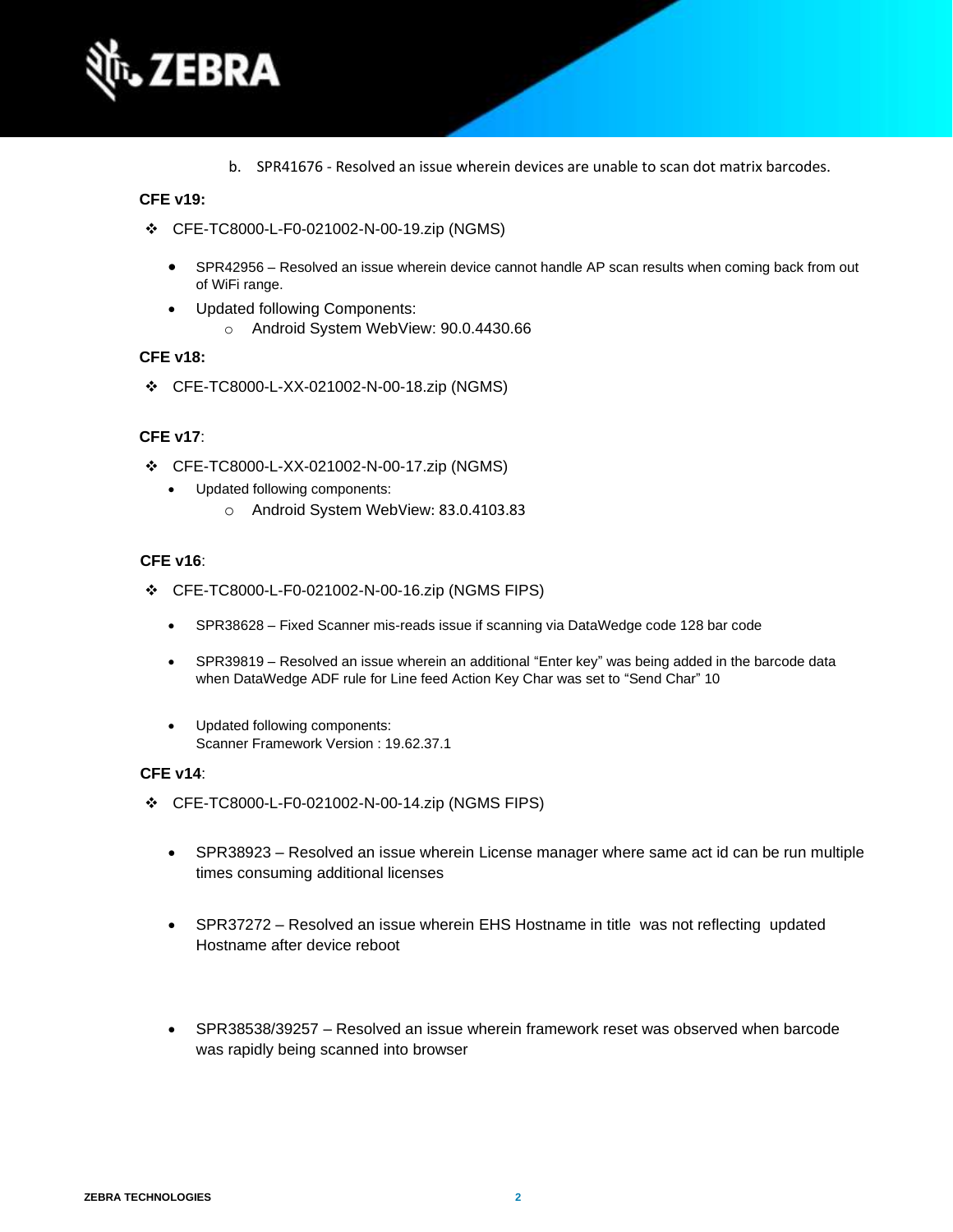

- SPR37771 Fixed an issue wherein the device was associated to an access Point and does not roam.
- SPR34909 Resolved an issue when device initiates a connection with Mesh BSSID.
- SPR34976 Resolved an issue wherein Enterprise Keyboard Autocapitalization doesn't work if you navigate away from the alpha keyboard prior to typing
- SPR37434 Resolved an issue wherein device heats up when the configuration is pushed as xml file from AirWatch or StageNow
- SPR38341 Resolved an issue wherein device was getting stuck in boot loop as audio service was getting started a little late.

Updated following Components: License Manager : 3.2 Zebra Data Service : 3.7.0.1004 WIFI : FUSION\_QA\_2.00.0.0.026

## **CFE v13**:

- ❖ CFE-TC8000-L-F0-021002-N-00-13.zip (NGMS FIPS)
	- SPR37258 Resolved an issue where DNS Resolution fails when device roams to different subnet.
	- SPR36633 Resolve a scan failure issue when application using EMDK Timed Release api to scan the barcodes.
	- SPR36971 Resolved an issue wherein the device was sometimes sticking to Wi-Fi Access Points even at very low signal levels.
	- SPR36522 Resolved an issue where Enterprise Keyboard crash is happening in default SOTI lockdown profile in device.
	- SPR37136 Resolved an issue where device registers as 11ac client.
	- Updated below mentioned components:
		- o Scanner Framework: 19.56.37.2
		- o WLAN: FUSION\_QA\_2.00.0.0.021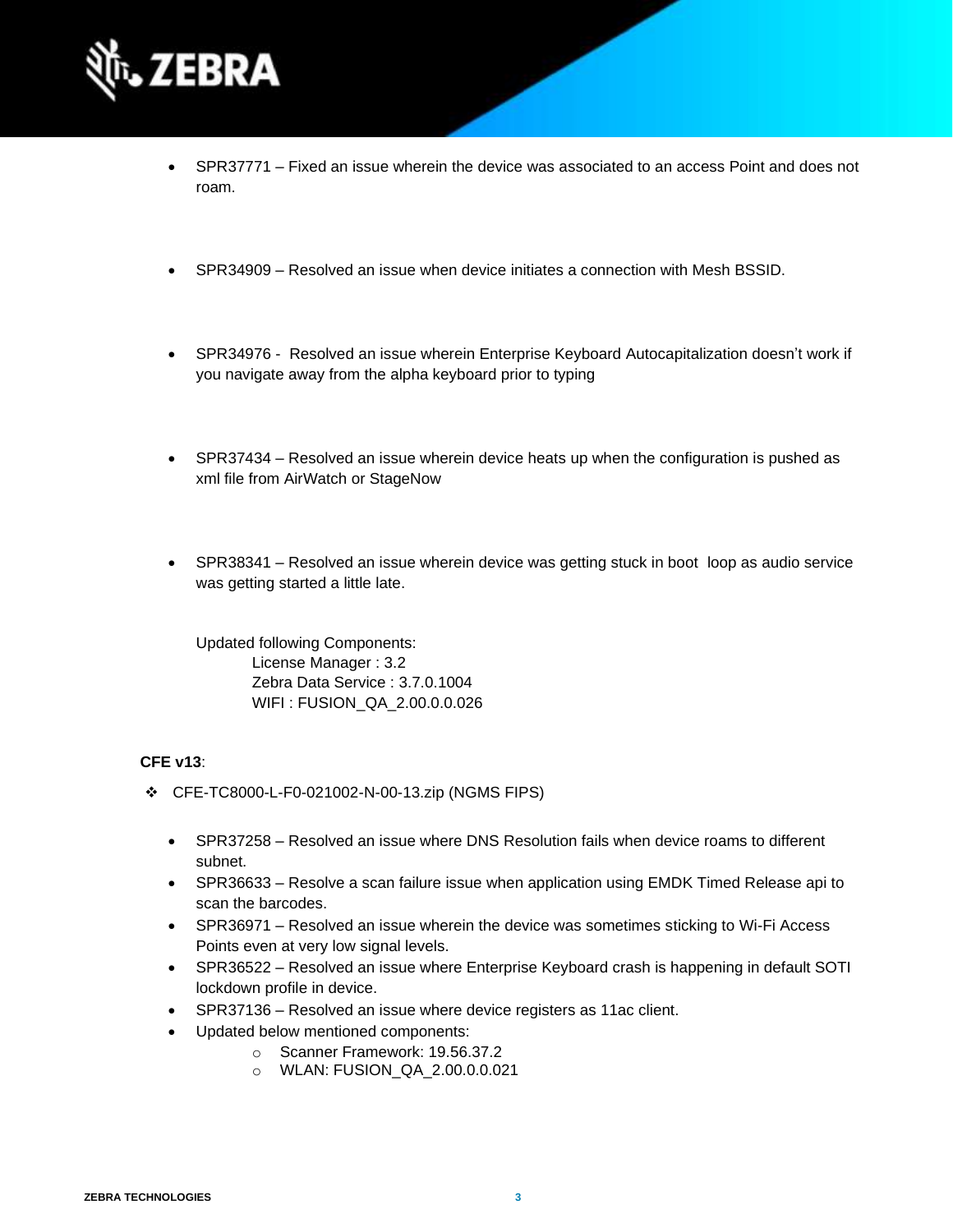

## **CFE v12**:

- ❖ CFE-TC8000-L-F0-021002-N-00-12.zip (NGMS FIPS)
	- SPR35912 Resolved an issue wherein 11k operation depends on 11r functionality
	- SPR35838 Resolved an issue wherein binder death between IMS and DW due to Keyboard switch
	- SPR36617 Resolved an issue wherein device was not connecting to EAP-MSCHAPv2 enabled infra for localized supported countries.
	- SPR35288 Fixed an issue wherein initialization of scanner was taking  $\sim$ 1sec.
	- SPR35054 Added support for reduced quite zone barcode decoding.
	- SPR34844 Resolved an issue wherein multiple open calls are prevented when multiple application tries to open scanner without releasing previous instance.
	- Updated below mentioned components:
		- o Scanner Framework: 19.53.37.0
		- o Bluetooth: 01.018.00

### **CFE v11**:

- ❖ CFE-TC8000-L-F0-021002-N-00-11.zip (NGMS FIPS)
	- SPR36118 Resolved an issue wherein patch version was not updating in cfe.ini.
	- SPR34738 Resolved an issue wherein device reboots when VPN connection established over Cellular (AT & T).
	- SPR35368 Resolved an issue wherein scanner crash while scan the barcode just before suspend or after resume the device.
	- SPR35362 Resolved an issue to set hardware picklist to scan barcodes which are very close to each other.
	- SPR35400 Resolved an issue where LEAP/FAST authentication was not listed for localized language.
	- SPR35368 Resolved an issue wherein DW demo app has stopped access to SE965 scanner.
	- SPR35125 Resolved an issue wherein Audio MIC gain api's were not working as expected for TC8000.
	- SPR35476 Resolved an issue wherein DW demo app has stopped access to SE965 scanner.
	- SPR33709 Implemented the intercharacter delay functionality in Datawedge to support RDP session scan data transfer.
	- SPR34191 Resolved an issue where Devices not sending the hostname to the DHCP server.
	- Updated below mentioned components:
		- o MX: 7.2.10.2 (For detail please refer [http://techdocs.zebra.com](http://techdocs.zebra.com/))
		- o Scanner Framework: 19.12.35.0
		- o EKB:1.7.0.5
		- o Bluetooth: 01.015.00

## **CFEv10:-**

- ❖ CFE-TC8000-L-F0-021002-N-00-10.zip (NGMS FIPS)
	- SPR35025 Resolved an issue where Proxy Auto Config (PAC) did not work properly following stops/restarts of the PacService.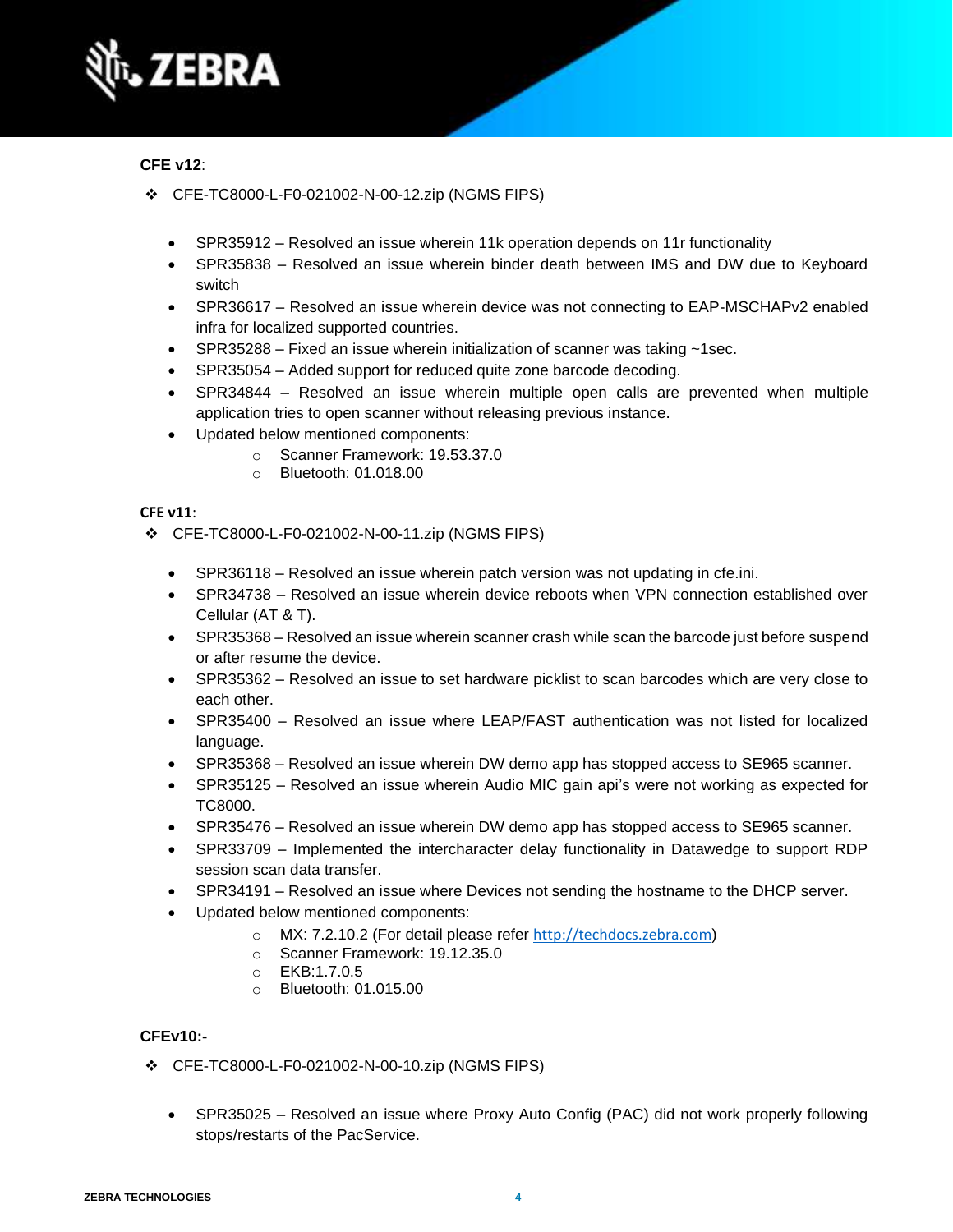

- SPR33977 Resolved an issue wherein set time zone issue observed with StageNow.
- SPR34716 Resolved an issue wherein the MX Framework did not restart properly following events where the service was stopped.
- SPR34679 Resolved an issue wherein setting WiFi Band selection to Auto was not working properly with StageNow.
- SPR34936 Resolved an issue wherein Datawedge used to crash on bootup.
- SPR33755 Resolved an issue wherein the Whitelisted apps were unable to submit XML to MX.
- SPR35536 Added support for Enterprise Lockdown feature.
- SettingsEULA has been renamed to Zebra Data Services.
- Updated below mentioned components:
	- o MX: 7.2.9.0 (For detail please refer [http://techdocs.zebra.com](http://techdocs.zebra.com/))
	- o Scanner Framework: 19.10.35.1
	- o ZSL:3.1.1
	- o WifiConfigCSP:7.0.1

### **CFE v9:**

❖ CFE-TC8000-L-F0-021002-N-00-09.zip (NGMS FIPS)

Note: If whitelisting (Applock) is enabled, ZSL functionalities will NOT work. This issue will be fixed in next LifeGuard patch release.

- SPR33207 Resolved an issue wherein the Device Diagnostic tool had an issue with reading the Battery Cycles in the application for PP+ batteries.
- SPR34267 Resolved an issue where-in user was not able to enable USB debugging option using StageNow.
- SPR33862 Fixed an issue where-in user could not set Display Timeout value of 30min using StageNow.
- SPR34145 Fixed an issue wherein user was unable to connect to WLAN network due to WEP Key Index issue.
- SPR34307 Resolved an issue wherein device out of the box intermittently failed to get staged via StageNow.
- SPR34083/34014/32519 Resolved an issue wherein disabling WWAN radio via Airwatch using StageNow XML fails.
- SPR33639 Resolved an issue wherein the customer app install and launch during device sleep state and device stop emitting scan beam after awake from suspend.
- SPR33876 Resolved an issue wherein Display Timeout was unable set via StageNow.
- SPR33607 Resolved an issue where few fresh devices were unable to stage after unbox the device.
- SPR33538 Resolved an issue wherein the Scanner beam stuck off and No LED beam while pressing scanner button.
- SPR33981 Resolved an issue Czech Republic Regulatory Country could not be set using Wifi config profile.
- SPR34429 Resolved an issue wherein device failed to emit scan beam if the application was launched during device suspend.
- SPR34614 Fixed an issue in DataWedge wherein scanner could not be enabled due to quick enabling and disabling of scanner through Intents.
- SPR34716 Resolved an issue wherein the MX was getting killed by Backupmanager and didn't restart properly.
- SPR34213 Resolved an issue wherein shared preference initialization without launching EKB
- Updated below mentioned components:
	- o Datawedge: 6.7.48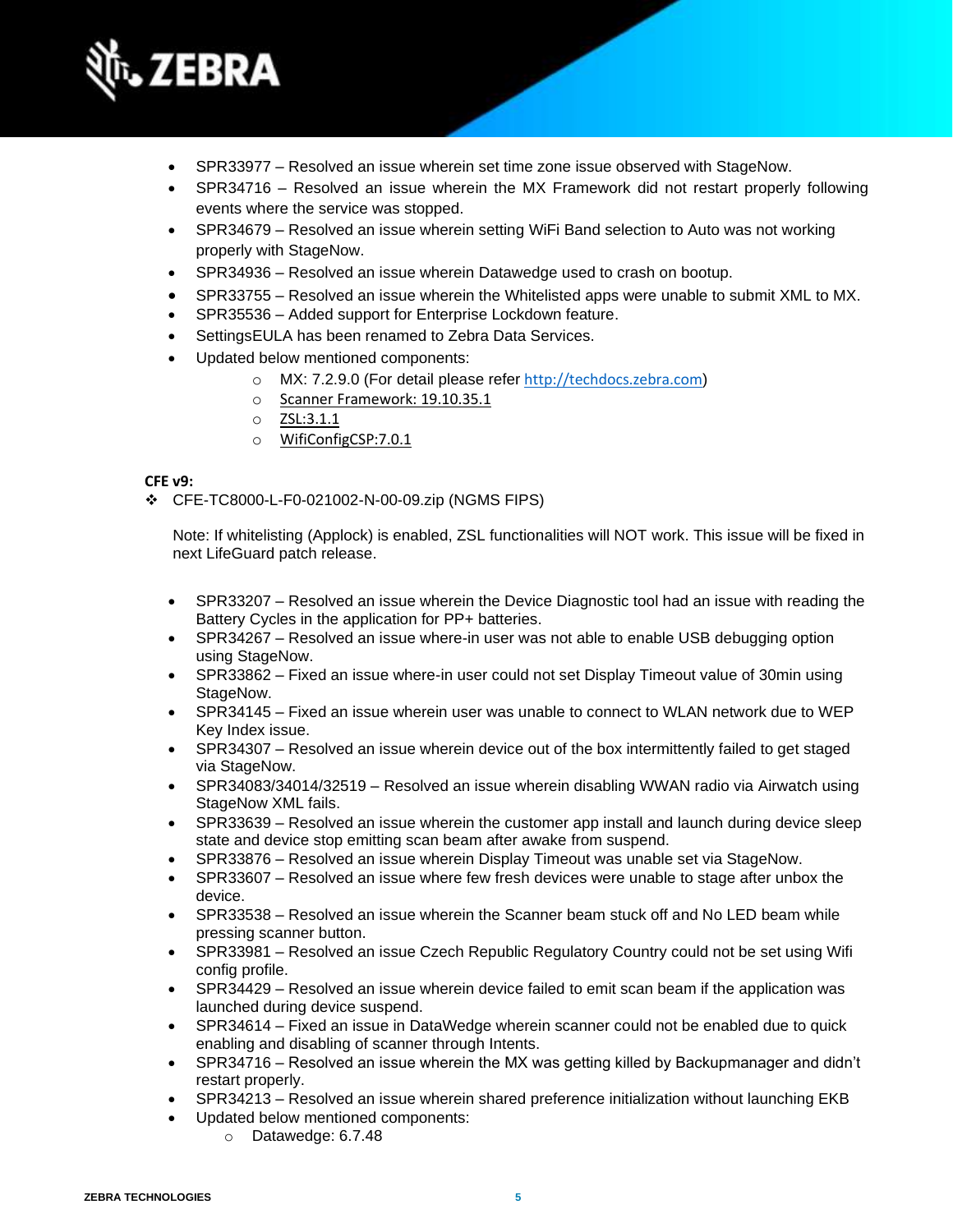

- o EKB: 1.7.0.2 (Added as an System application with this CFE 09)
- $O$  MX $.7282$

## **CFE v8:**

❖ CFE-TC8000-L-F0-021002-N-00-08.zip (NGMS FIPS)

- Spectre & Meltdown correction for variant 1 and variant 2
- SPR33599 Resolved an issue wherein few of the system applications are getting disabled after enabling whitelist.
- SPR33799 Resolved an issue wherein scanner was unable to read '\n' and '\r'.
- SPR33930 Resolved an issue wherein dhcp address was not acquired by the device, while hostname is greater than 32 characters.
- SPR33823 Resolved an issue wherein black screen occurred in DataWedge application.
- SPR33674- Resolved a flash corruption issue with multiple symptoms like unable to turn on WIFI.
- SPR33973- Resolved an issue wherein erroneously loading default profile by providing feature to ignore disabled profiles in DataWedge.
- SPR33671- Resolved an issue wherein user was unable to create WIFI profile with username as backslash followed by number.
- Updated below mentioned components:
	- o Datawedge: 6.7.47
	- o StageNow: 2.10.1.1389
	- o EMDK: 6.8.21.1121
	- $O$  MX: 7.2.1.0
	- o File Browser: 1.19.12
	- o Diagnostic Tool: 1.15.0.11
	- o Scanner Framework: 19.9.35.0
	- o Radio: 2.00.0.0.009
	- o Bluetooth: 01.12.00

## **CFE v6:**

❖ CFE-TC8000-L-F0-021002-N-00-06.zip (NGMS FIPS)

## **CFE v5:**

- ❖ CFE-TC8000-L-F0-021002-N-00-05.zip (NGMS FIPS)
	- SPR32988 Resolved an issue wherein the BUTTON R2 has been consumed by both barcode scanner and Google chrome client.
	- SPR33233 Resolved an issue wherein the DataWedge 6.2.24 could not replace separator or non-printable ascii character with \$.
	- SPR32825 Resolved an issue wherein BT headset volume up/down was not working during Bluetooth call scenario.
	- SPR32463 Resolved an issue wherein the StageNow File Manager downloads frequently fails due to Socketimeout exception.
	- Updated below mentioned components:
		- o Datawedge: 6.6.49
		- o StageNow: 2.9.1.1344
		- $\circ$  EMDK: 6.7.10.1010
		- o MX: 7.1.1.0

## **CFE v4:**

❖ CFE-TC8000-L-F0-021002-N-00-04.zip (NGMS FIPS)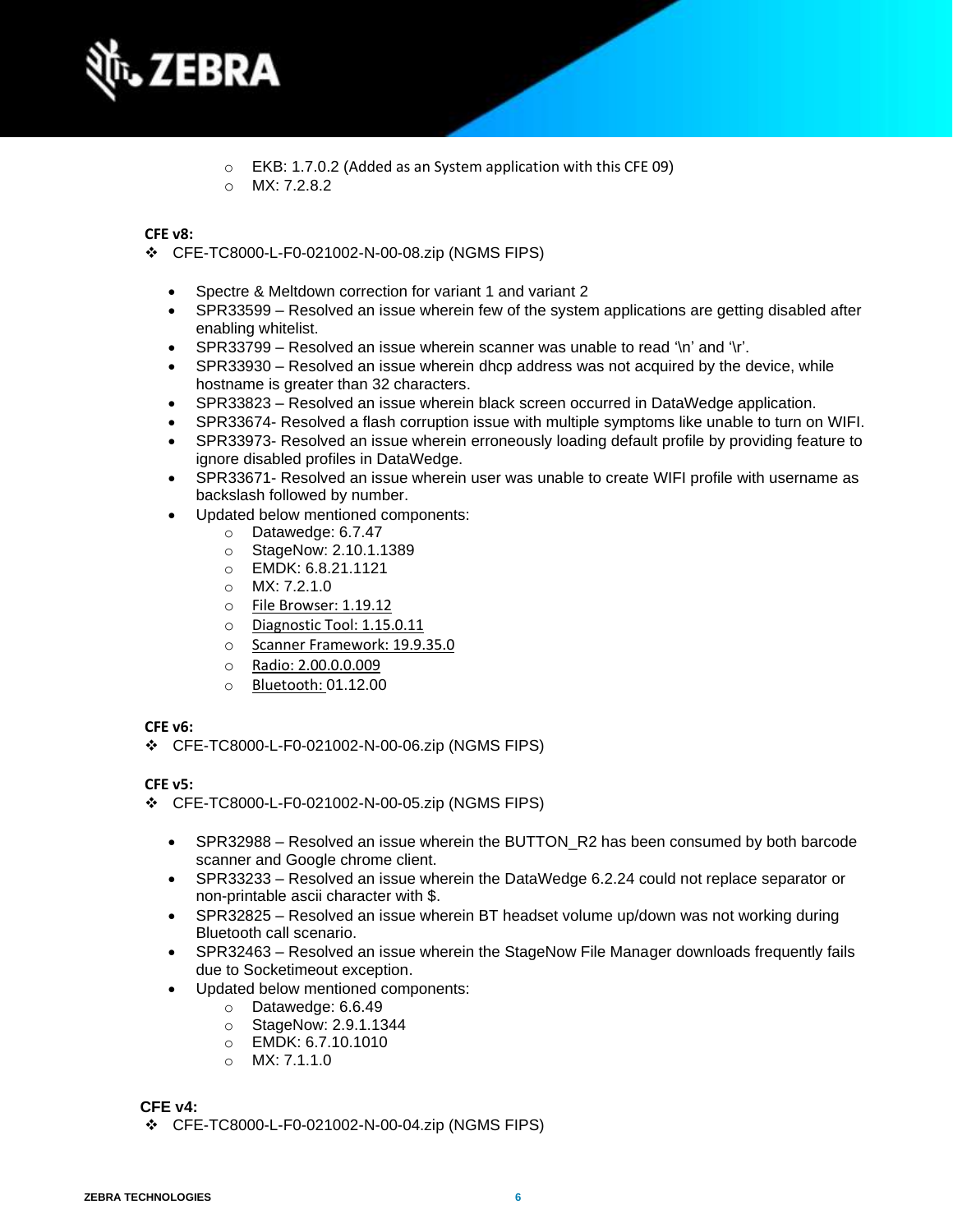

- Corrections for KRACK vulnerabilities applied.
- SPR30400/31340 Added support to enable/disable Network Monitoring Notification.

### **CFE v3:**

- ❖ CFE-TC8000-L-F0-021002-N-00-03.zip (NGMS FIPS)
	- Updated below mentioned components:
		- MXMF Version 7.0.2.1
		- DataWedge Version 6.5.61
		- **EMDK Version 6.6.14.914**
		- Staging Client Version 2.8.1.1221
	- Resolved an issue in MX to prevent leakage of configuration parameters.
	- Included fix for BlueBorne vulnerability.
	- SPR31745 Resolved an issue wherein AOSP doesn't returns a network interface address when myIpAddress/myIpAddressEx is queried.
	- SPR32373 Resolved an issue wherein the barcode data is not transmitted when "All Decoders" is unchecked and every single decoder is checked.
	- SPR32582 Added support for Netherlands Belgium language.
	- SPR32008 SPR31820 Resolved an issue wherein scanning PDF417 barcodes which contain embedded 0x0D characters resulted in continuous line of data instead of displaying in different lines.
	- SPR32132/SPR32896 Resolved an issue wherein wifi was getting disabled intermittently when the battery hot swaps were done frequently.
	- SPR32676 Resolved an issue wherein DataWedge App crashes when Velocity App tries to send an Intent to enable the scanner plugin.
	- SPR32775 Resolved an issue wherein the notification class created with FLAG\_INSISTENT was not getting cleared upon pulling down the notification drawer.

### **CFE v2:**

- ❖ CFE-TC8000-L-F0-021002-N-00-02.zip (NGMS FIPS)
	- SPR29912 Resolved an issue wherein certificates installation failed through stagenow.
	- SPR30401 Added support to get the CFE version via MDM clients.
	- SPR31954 Resolved an issue wherein dhcpd was not able to start due to lengthy host name.
	- SPR32135 Resolved an issue wherein Settings screen does not revert to its normal state even though the locale language is changed from Arabic to English via EMDK.
	- SPR32240 Resolved an issue wherein the scanner service was not responding while switching between applications.
	- SPR32193\_SPR32230 Resolved an issue wherein devices experiencing authentication failures, and were not able to recover.
	- SPR32539 Resolved an issue wherein build certificates were lost randomly even though certificates were not expired.
	- SPR32355 Resolved an issue wherein dhcp was not able to start due to lengthy host name.
	- SPR32413 Resolved an issue wherein after selecting the static option in the ethernet settings, changes are not reflecting in interface and the interface was always dhcp.
	- SPR32326 Resolved an issue wherein Settings application crashed while trying to set enterprise keyboard as the default keyboard and disable AOSP keyboard through the stageNow profile.

**CFE v1:**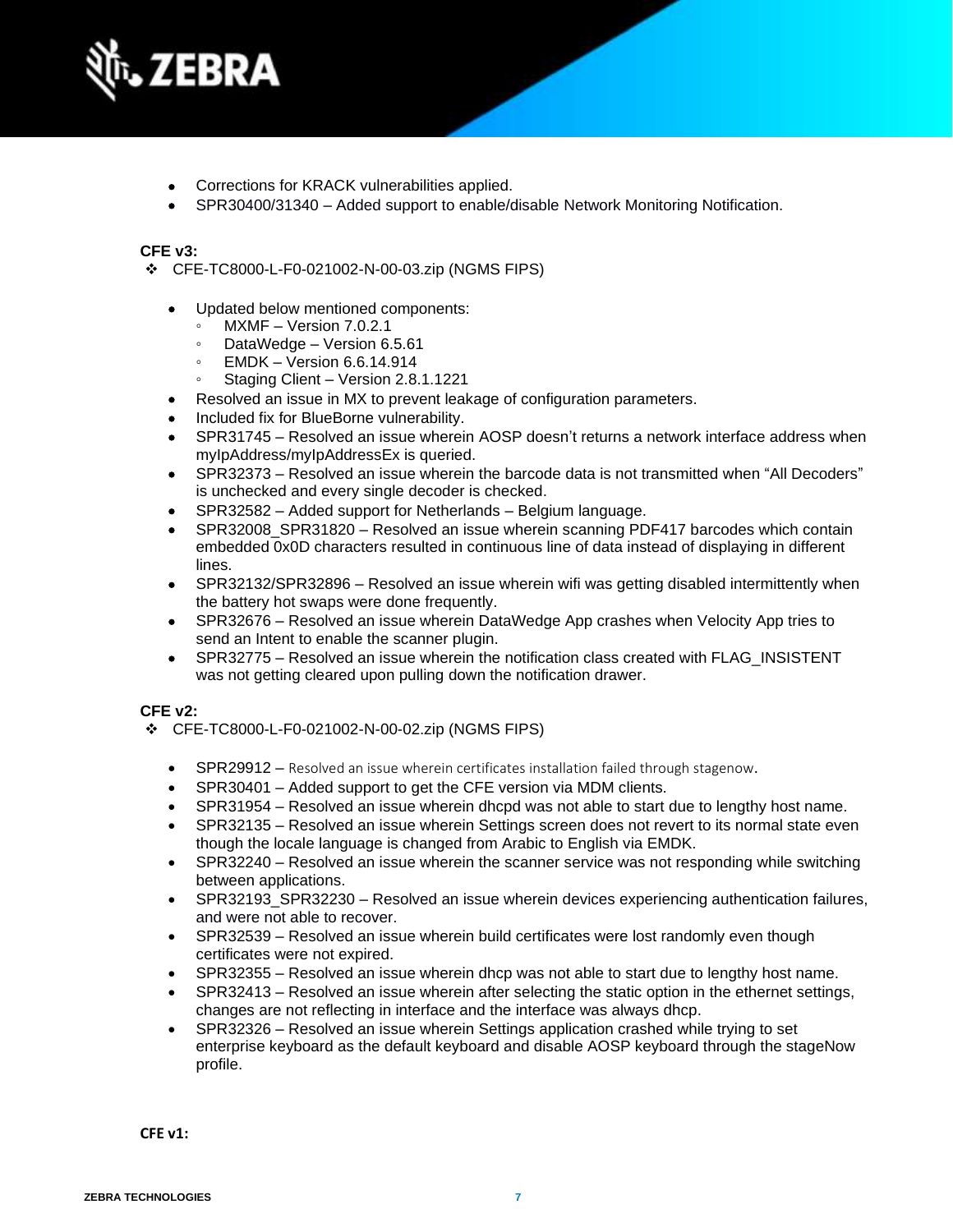

- ❖ CFE-TC8000-L-F0-021002-N-00-01.zip (NGMS FIPS)
	- Added Zebra patch version value in Settings to identify the CFE Patch version.

## **Version Information**

Below Table contains important information on versions

| <b>Description</b>          | <b>Version</b>                                      |
|-----------------------------|-----------------------------------------------------|
| <b>Product Build Number</b> | $02 - 10 - 02 - L - 00 - A$                         |
| <b>Android Version</b>      | 5.1.1                                               |
| Patch Version               | 21                                                  |
| <b>Security Patch level</b> | 2018-03-05 (Critical Patch Level: 2021-11-01)       |
| Linux Kernel                | 3.4.0                                               |
| <b>Component Versions</b>   | Please see Component Version under Addendum section |

## **Important Links**

### **Installation Requirements**

- The Software update requires SKU hardware device.
- Enterprise Reset and Factory Reset package files are available on the TC8000 Software Download section on Zebra.com

### **Installation Instructions**

BEFORE UPDATING THE OS IMAGE, EXTERNAL POWER MUST BE APPLIED TO THE TERMINAL VIA USB CHARGING CABLE OR CRADLE.

PLEASE ENSURE BATTERY LEVEL IS > 30%

## **CFE software update procedure for TC8000 GMS:**

- 1. Connect the USB cable from your PC to the device and enable USB mass storage mode on the device.
- 2. On your PC you should see an internal and external USB mass storage drive (SD card) appears in the File Explore and copy "**CFE-TC8000-L-F0-021002-N-00-21.zip**" file to any storage.
- 3. Press and hold on the device Power button, click on power off and wait until the screen is turned OFF.
- 4. Press and hold power, Vol+ button and Scanner button.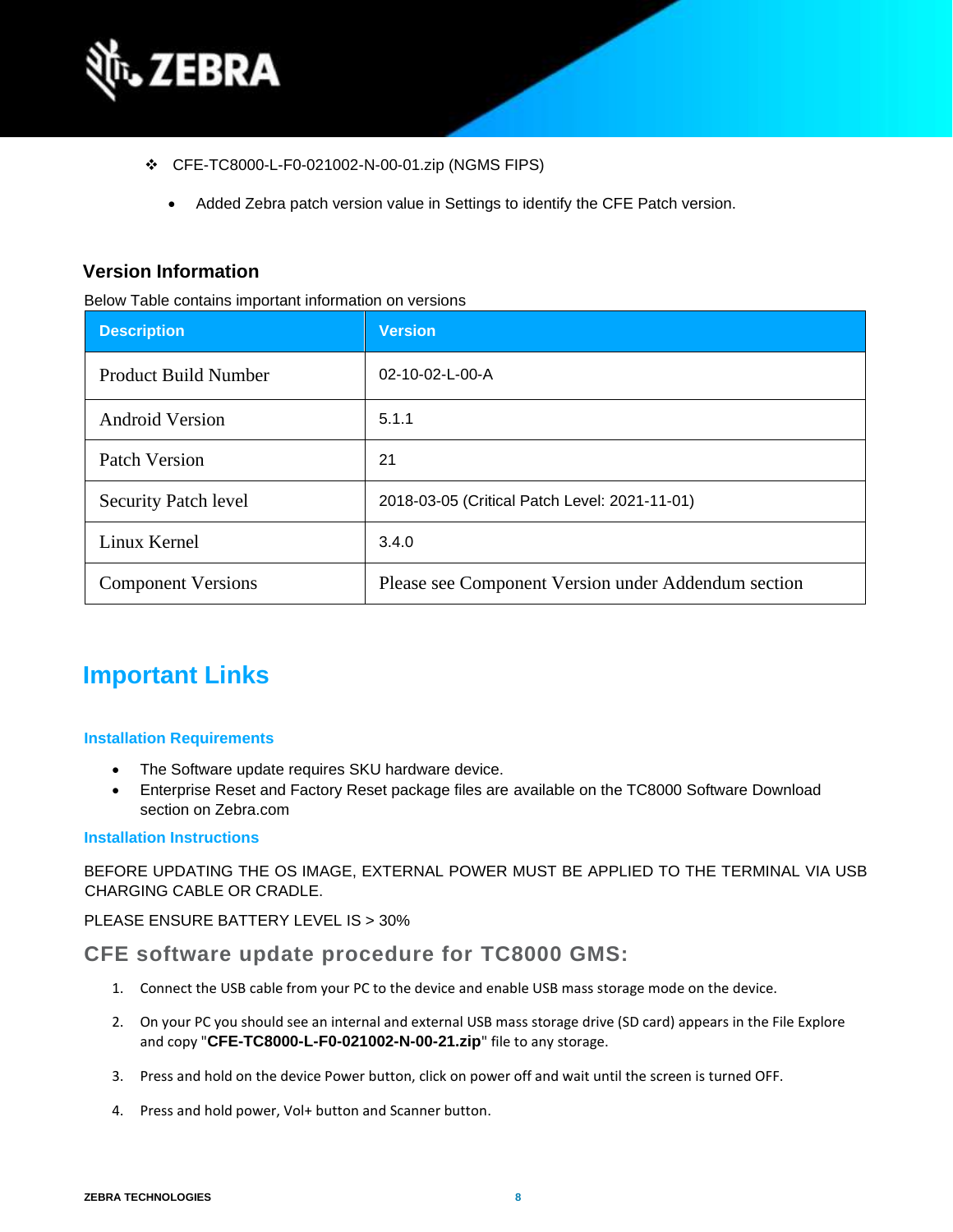

- 5. Keep holding all three buttons until the device vibrates.
- 6. Device should enter recovery mode.
- 7. if applying update via Sideload Method
	- a. Use the Volume + and to highlight, "Apply update from ADB" and press the Scanner Key to select it
	- b. With your Command Prompt open in the Host machine, type "adb sideload" command and add a space and then drag and drop the CFE on to it and click enter.
	- c. Your PC screen will show files being installed and a little blue horizontal progress bar on your device will show status... and after about  $6<sup>th</sup>$  minutes it should be done and you should be back at the Android Recovery screen.
	- d. *"Reboot system now"* is highlighted. Press the Scanner Key to Reboot.
- 8. If applying update via SD card.
	- a. Click on Vol+ or Vol- to navigate and select SD card or internal storage. Press Scanner button to select it.
	- b. Click on Vol+ or Vol- to navigate to the recovery update zip file.
	- c. Click on Scanner button to select and start the recovery update process.
	- d. Device will automatically reboot and will be ready to use.
- 9. To Check the Android Patch Level after installing the CFE package in the device,
	- a. Settings->About Device->SW Components: Device Patch Version: 21
	- b. ADB Shell method: Execute following command from PC's command prompt: \$ adb shell getprop ro.device.patch.version
		- \$ 21
- 10. Now you are all set to use your **TC8000**.

## **Device Support**

This software release has been approved for Android TC8000 L models mentioned below.

| <b>Device</b>     | <b>Operating System</b> |
|-------------------|-------------------------|
| TC80N0-A000K110NA | Android 5.1.1           |
| TC80N0-1000K210NA | Android 5.1.1           |
| TC80N0-2000K210NA | Android 5.1.1           |
| TC80N0-3000K210NA | Android 5.1.1           |
| TC80N0-A001K31CNA | Android 5.1.1           |
| TC80N0-1001K31CNA | Android 5.1.1           |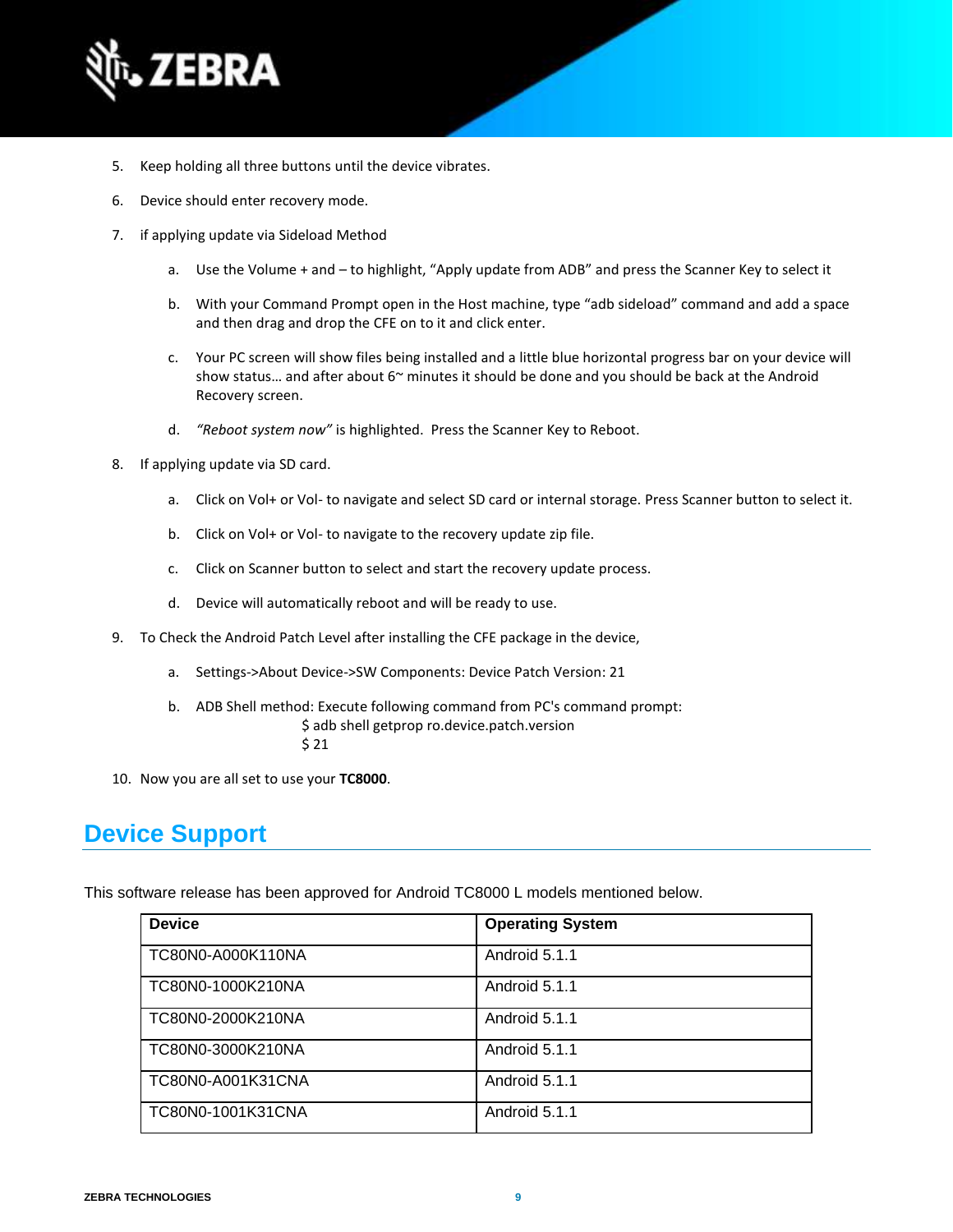

| TC80N0-2001K31CNA | Android 5.1.1 |
|-------------------|---------------|
| TC80N0-3001K31CNA | Android 5.1.1 |
| TC80NH-A101K320NA | Android 5.1.1 |
| TC80NH-1101K420NA | Android 5.1.1 |
| TC80NH-2101K420NA | Android 5.1.1 |
| TC80NH-3101K420NA | Android 5.1.1 |
| TC80N0-1101K42ENA | Android 5.1.1 |
| TC80N0-A000K110IN | Android 5.1.1 |
| TC80N0-1000K210IN | Android 5.1.1 |
| TC80N0-2000K210IN | Android 5.1.1 |
| TC80N0-3000K210IN | Android 5.1.1 |
| TC80N0-A001K31CIN | Android 5.1.1 |
| TC80N0-1001K31CIN | Android 5.1.1 |
| TC80N0-2001K31CIN | Android 5.1.1 |
| TC80N0-3001K31CIN | Android 5.1.1 |
| TC80NH-A101K320IN | Android 5.1.1 |
| TC80NH-1101K420IN | Android 5.1.1 |
| TC80NH-2101K420IN | Android 5.1.1 |
| TC80NH-3101K420IN | Android 5.1.1 |
| TC80N0-1101K42EIN | Android 5.1.1 |
| TC80NH-2101K42ENA | Android 5.1.1 |
| TC80NH-2101K42EIN | Android 5.1.1 |
| TC80NH-1102K420NA | Android 5.1.1 |
| TC80NH-3102K420NA | Android 5.1.1 |
| TC80NH-1102K420IN | Android 5.1.1 |
| TC80NH-3102K420IN | Android 5.1.1 |
| TC80NH-1101K42ENA | Android 5.1.1 |
| TC80NH-1101K42EIN | Android 5.1.1 |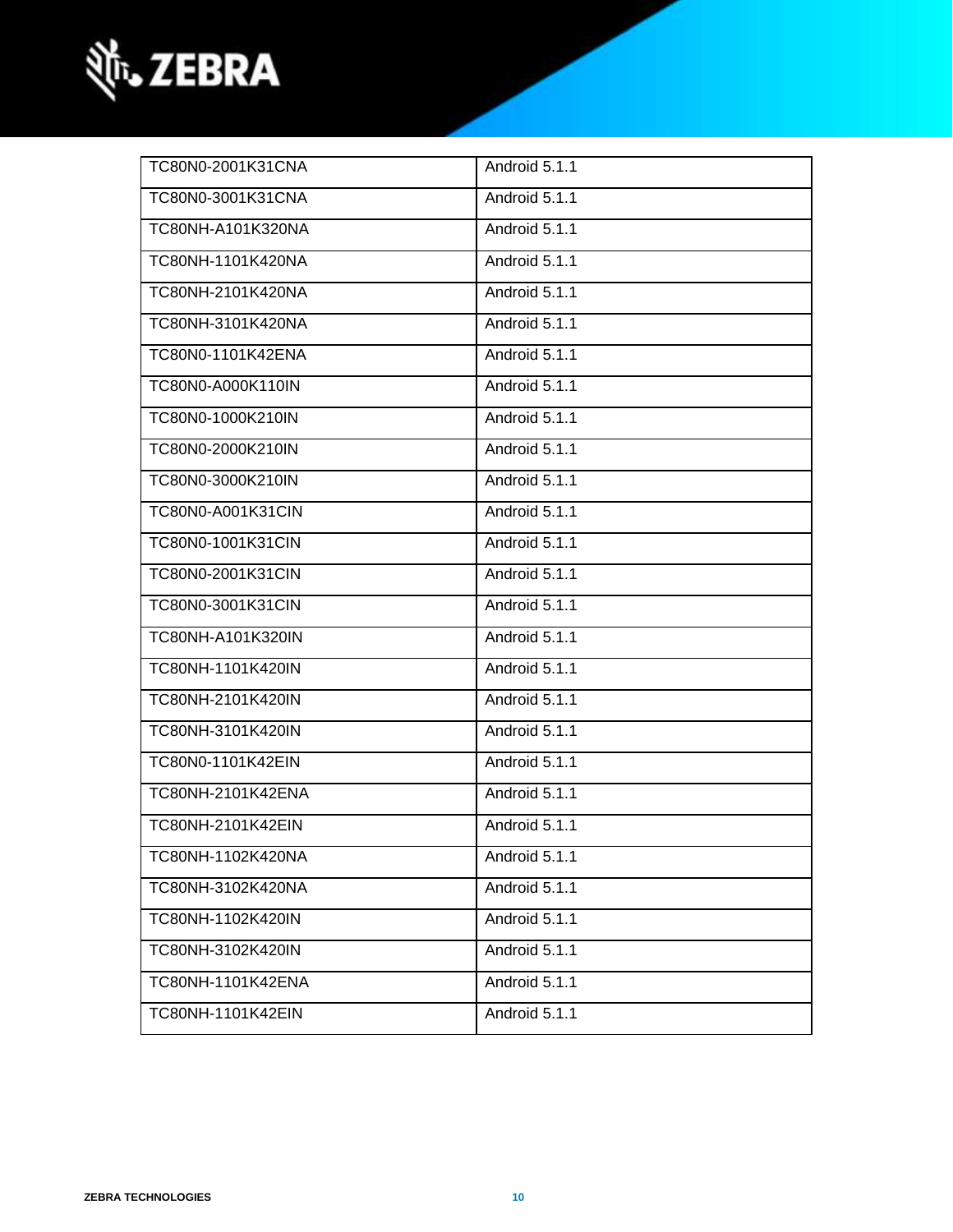

# **Addendum**

## **Component Versions**

| <b>Component / Description</b>     | <b>Version</b>                                              |  |
|------------------------------------|-------------------------------------------------------------|--|
| <b>Android SDK Level</b>           | 22                                                          |  |
| Platform                           | QC 8960 Pro                                                 |  |
| <b>Bluetooth Stack</b>             | 01.015.00                                                   |  |
| <b>Flash Size</b>                  | 4GB/8GB/16GB                                                |  |
| <b>RAM Size</b>                    | 1GB/2GB                                                     |  |
| <b>MSP Package</b>                 | 7.08.85 (Included for Airwatch support only)                |  |
| <b>Scanner Framework</b>           | 19.65.37.4                                                  |  |
| Datawedge                          | 6.7.51                                                      |  |
| OSX/Mx                             | OSX QC.51.5.2.14 / MXMF version: 7.2.10.3                   |  |
| Wi-Fi                              | FUSION_QA_2.00.0.0.029                                      |  |
| Mlog                               | MLogPackage v06.54 / MLogManager v06.54 /<br>Service v06.54 |  |
| <b>PTT Express</b>                 | 3.1.27                                                      |  |
| <b>EMDK Service</b>                | 6.8.24.1124                                                 |  |
| RxLogger                           | 4.58.5.0                                                    |  |
| Touch FW                           | TTDA.03.04.721053 FW:2.0.860395, TTCONFIG0017               |  |
| Zebra Volume Control               | 1.1.23                                                      |  |
| B <sub>2</sub> M                   | 1.0.0.297                                                   |  |
| <b>Bluetooth Pairing Utility</b>   | 3.7                                                         |  |
| <b>DataAnalytics</b>               | 3.7.1.1002                                                  |  |
| <b>File Browser</b>                | 1.19.1.2                                                    |  |
| <b>Stage Now</b>                   | 2.10.1.1389                                                 |  |
| App Gallery                        | 2.8.4.13                                                    |  |
| <b>WLAN FW</b>                     | MAAAAANAZW1240301                                           |  |
| <b>NFC</b>                         | NFC_NCIHAL_AR3.5.0_Lollipop, FW:122                         |  |
| Sensors (Accel, Gyro, Light, Prox) | 1                                                           |  |
| MobiControl                        | 12.2.0. Build 23469                                         |  |
| <b>Wavelink Velocity</b>           | 1.2.104.17026.bb967b9                                       |  |
| Tap and Pair                       | 2.0                                                         |  |